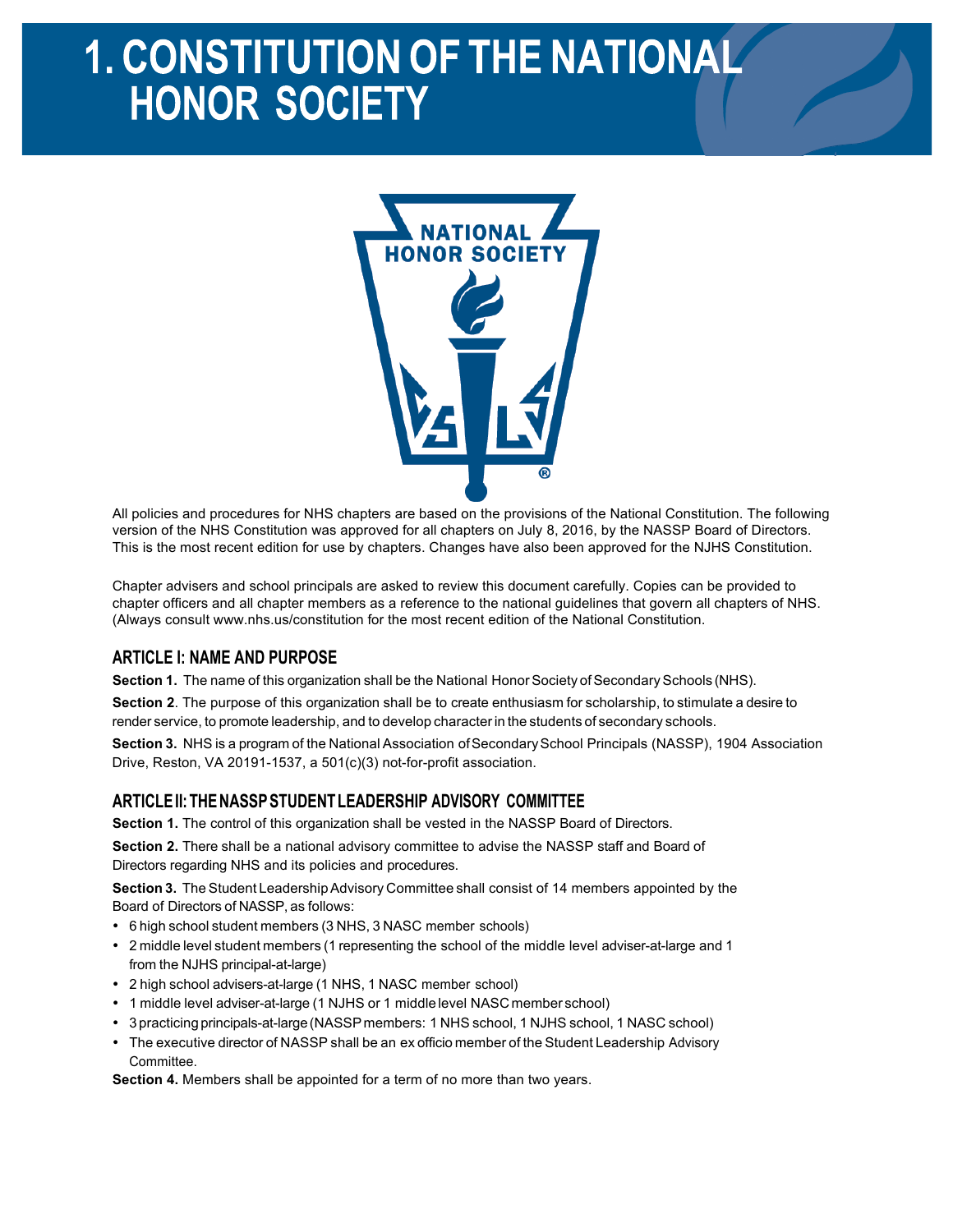# **ARTICLE III: STATE ORGANIZATIONS**

**Section 1.** Local chapters may choose to organize state associations.

**Section 2.** Any state association of National Honor Society chapters shall conform to this Constitution and shall work with NASSP in furthering the purposes of this organization.

**Section 3.** All state associations shall be affiliated with the National Honor Society.

**Section 4.** The state affiliate shall not serve as an appeal board forlocal chapter nonselection or dismissal cases. **Section 5.** Bylaws of the state associations must be approved by NASSP and must be consistent with the NHS Constitution.

# **ARTICLE IV: LOCAL CHAPTERS**

**Section 1.** Any secondary public school is eligible to establish a new chapter. Nonpublic secondary schools accredited or approved by state departments of education or by accrediting agencies approved by NASSP are eligible to apply for a chapter. Each school shall have its own chapter except in cases where a school's size precludes the formation of a full Faculty Council. In such cases, a chapter can be shared as long as all other constitutional requirements can be met. A middle level unit in the same building with a high school unit will be appropriate cause for two separate chapters (one for the National Junior Honor Society and one for the National Honor Society). (See Chapter 4 for clarification of this last provision of Section 1.)

**Section 2.** Deleted.

**Section 3.** Each school with a chapter shall pay an annual affiliation fee approved by the NASSP Board of Directors. **Section 4.** The annual individual member dues paid to a chapter or state affiliate, if any, shall not exceed twenty (20) dollars inclusively. The exact amount shall be determined by the executive committee of the chapter and shall be subject to the approval of the chapter membership.

**Section 5.** Duly chartered local chapters shall conform to this Constitution as set forth by the NASSP Board of Directors. Failure to do so may result in the loss of the charter.

# **ARTICLE V: THE PRINCIPAL**

**Section 1.** The principal shall reserve the right to approve all activities and decisions of the chapter.

**Section 2.** The principal shall annually appoint a member of the faculty as chapter adviser, who may serve consecutiveterms.Co-advisersmaybeappointed where necessary.

**Section 3.** The principal shall annually appoint a Faculty Council composed of five members of the school's faculty who may serve consecutive terms.

**Section 4.** The principal shall receive appeals in cases of nonselection of candidates, and the disciplining or dismissal of members.

#### **ARTICLE VI: THE CHAPTER ADVISER**

**Section 1.** The chapter adviser shall be responsible for the direct, day-to-day supervision of the chapter and act as liaison between faculty, administration, students, and community.

**Section 2.** The chapter adviser shall maintain files on membership, chapter history, activities, and financial transactions.The chapter adviser shall complete the annual survey and submit it to the national office.

**Section 3.** The chapter adviser shall regularly review each member for compliance with Society standards and obligations.

**Section 4.** The chapter adviser shall help the chapter officers understand and carry out their duties.

**Section 5.** The chapter adviser shall be an ex officio, nonvoting, sixth member of the Faculty Council and shall facilitate all meetings of the council.

**Section 6.** The chapter adviser shall be a member of the faculty, appointed annually by the principal, and may serve consecutive terms.

# **ARTICLE VII: THE FACULTY COUNCIL**

**Section 1.** The Faculty Council shall consist of five (5) voting faculty members appointed annually by the principal. The chapter adviser shall be an ex officio, nonvoting, sixth member of the Faculty Council. No principal or assistant principal may be included on the Faculty Council. (See commentary in Chapter 3 regarding the functions of the Faculty Council.)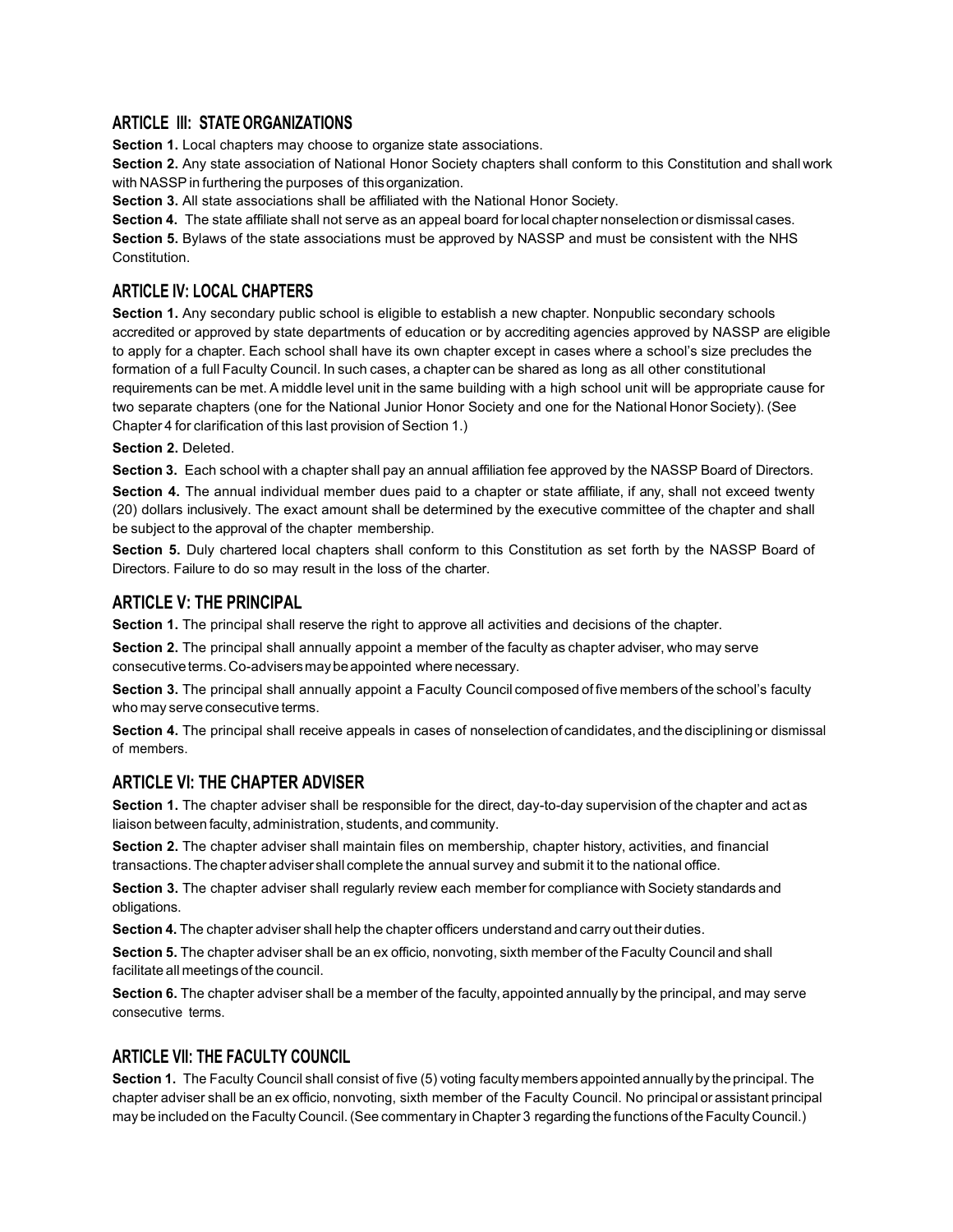**Section 2.** The term of the Faculty Council shall be one year. Members may be appointed to consecutive terms.

**Section 3.** The Faculty Council shall meet at least once a year to review the procedures of the chapter, select members,and to consider nonselection, dismissal, other disciplinary actions, andwarning cases.

**Section 4.** The Faculty Council will develop and revise, when necessary, all chapter procedures for selection, discipline, and dismissal of members, all of which must remain in compliance with this Constitution andNHSpolicies.

#### **ARTICLE VIII: MEMBERSHIP**

**Section 1.** Membership in the local chapter is an honor bestowed upon a student. Selection for membership is by a Faculty Council and is based on outstanding scholarship, character, leadership, and service. Once selected, members have the responsibility to continue to demonstrate these qualities.

**Section 2.** Membership shall be known as active, honorary, and alumni. Active members shall become alumni members at graduation. Alumni members shall have no voice or vote in chapter affairs.

**Section 3.** Members of the Faculty Council shall support the school leader in creating and sustaining a school environment in which each student is known, accepted and valued, trusted and respected, cared for and encouraged to be an active and responsible member of the school community. As such, the Faculty Council shall reserve the right to award honorary membership to students who warrant special consideration—including those who receive accommodations for a disability, or foreign exchange students—in recognition of achievement and/or outstanding service rendered to the school in keeping with the purposes of the National Honor Society. The Faculty Council might also award honorary membership to school officials, principals, teachers, NHS advisers, or other adults. Honorary membership grants to the recipient all of the privileges of membership without the obligations associated with active member status (See Chapter 3 of the *National Honor Society Handbook* for additional information).

**Section 4.** Candidates become members when inducted at a special ceremony.

**Section 5.** Members who are seniors in good standing are eligible to apply and compete in the National Honor Society Scholarship program.

**Section 6.** An NHS member who transfers to another school and brings a letter from the principal or chapter adviser to the new school adviser shall be accepted automatically as a member in the new school's chapter. Transfer members must meet the new chapter's standards within one semester in order to retain membership.

**Section 7.** Members who resign or are dismissed are never again eligible for membership or its benefits.

# **ARTICLE IX: SELECTION OF MEMBERS**

**Section 1.** To be eligible for membership the candidate must be a member of those classes (sophomore, junior, senior) designated as eligible in the chapter bylaws. (Freshmen [ninth graders] are not eligible.)

Candidates must have been in attendance at the school the equivalent of one semester.  $1$  [See notes at end] **Section 2.** The national minimum standard for scholarship shall be a cumulative scholastic average of at least 85 percent, B, or 3.0 (on a 4.0 scale) or the equivalent standard of excellence. Candidates shall then be

evaluated on the basis of service, leadership, and character.<sup>2</sup>

**Section 3.** The selection of each member to the chapter shall be by a majority vote of the Faculty Council. Prior to notification of any candidates, the chapter adviser shall review with the principal the results of the Faculty Council's deliberations.

**Section 4.** A description of the selection procedure shall be published in an official school publication that is widely available in a timely fashion to all students and parents of the school. The selection procedure shall be determined by the Faculty Council and shall be consistent with the rules and regulations of NHS. **Section 5.** NASSP shall not review the judgment of the Faculty Councilregardingselection of individual members tolocal chapters.

#### **ARTICLE X: DISCIPLINE AND DISMISSAL**

**Section 1.** The Faculty Council, in compliance with the rules and regulations of the National Honor Society, shall determine the procedure for dismissal. A written description of the dismissal procedure shall be available to interested parties.

**Section 2.** Members who fall below the standards that were the basis for their selection shall be promptly warned in writing by the chapter adviser and given a reasonable amount of time to correct the deficiency, except that in the case of flagrant violation of school rules or the law, a member does not have to be warned.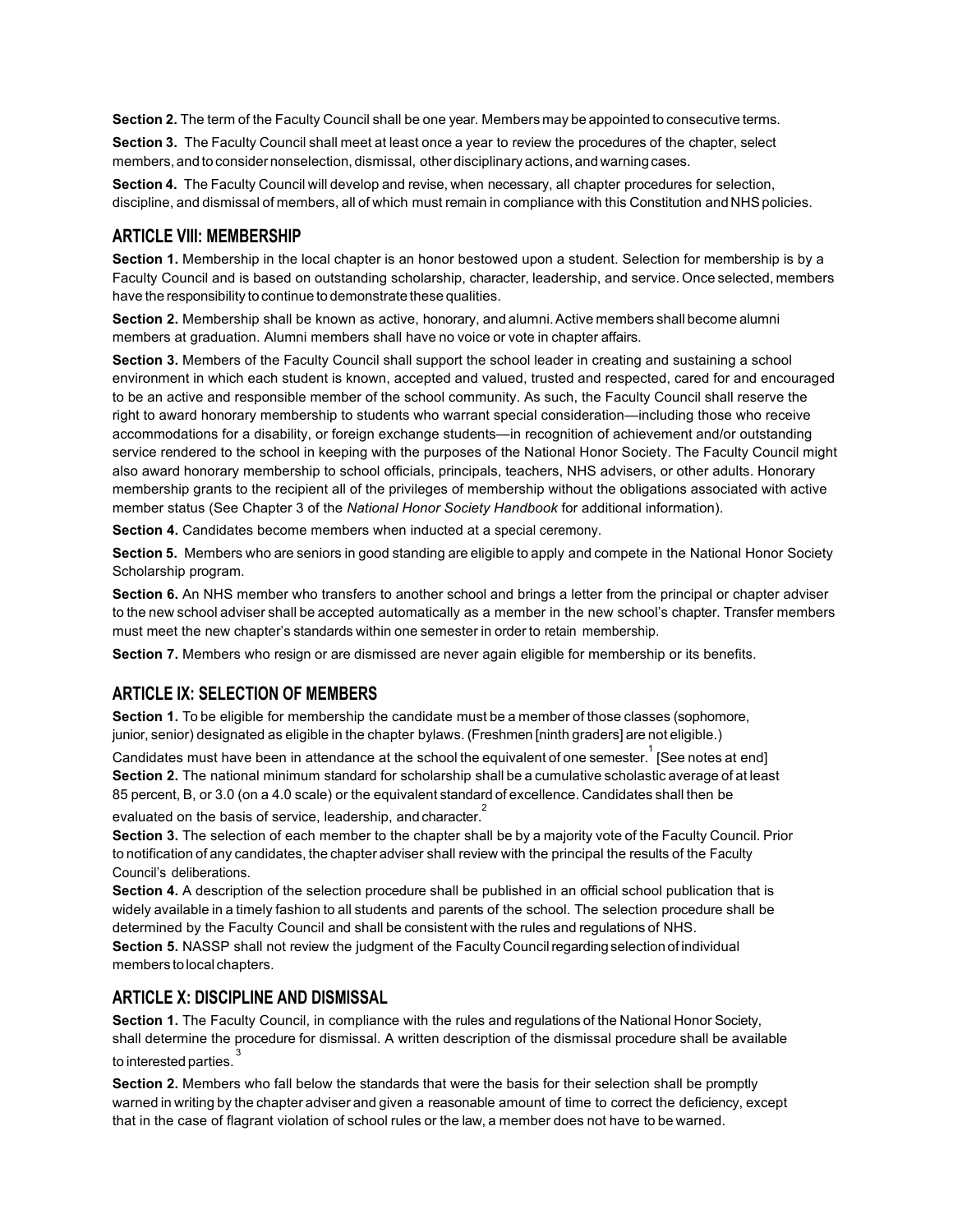**Section 3.** The Faculty Council shall determine when an individual has exceeded a reasonable number of warnings.

**Section 4.** In all cases of pending dismissal, a member shall have a right to a hearing before the Faculty Council. (Note: This hearing is required and is considered "due process" for all members.)

**Section 5.** For purposes of dismissal, a majority vote of the Faculty Council is required.

**Section 6.** A member who has been dismissed may appeal the decision of the Faculty Council to the principal and thereafter under the same rules for disciplinary appeals in the school district.

**Section 7.** NASSP shall hear no appeals in dismissal cases. (Note: Refer to Article VIII, Section 7 regarding the permanent consequences for members when dismissed.)

# **ARTICLE XI: CHAPTER OFFICERS**

**Section 1.** The officers of the chapter, their duties, and the method of their election shall be determined by the members of the chapter, approved by the Faculty Council and the principal, and described in the chapter bylaws. **Section 2.** New officers shall be installed at a special ceremony.(See sample officer installation ceremony in Chapter3.)

## **ARTICLE XII: EXECUTIVE COMMITTEE**

**Section 1.** The executive committee shall consist of the officers of the chapter and the chapter adviser.

**Section 2.** The executive committee shall have general supervision of the affairs of the chapter between its business meetings, make recommendations to the chapter, and determine and perform such other duties as are specified in the chapter bylaws. All actions and recommendations of the executive committee shall be subject to the review of the chapter membership.

**Section 3.** The executive committee shall have the responsibility for ensuring that chapter activities and procedures follow school policy and regulations.<sup>4</sup>

## **ARTICLE XIII: MEETINGS**

**Section 1.** Each chapter shall have regular meetings during the school year on days designated by the executive committee and in accordance with school policy and regulations.

**Section 2.** The regularity of the meetings (i.e., weekly, monthly, bimonthly, etc.) shall be designated in the chapter bylaws.

**Section 3.** The chapter president or other designated student leader may call special meetings approved by the executive committee.

**Section 4.** Chapters shall conduct meetings according to *Robert's Rules of Order, Newly Revised* in all points not expressly provided for in this Constitution or thechapterbylaws.

# **ARTICLE XIV: ACTIVITIES**

**Section 1.** Each chapter shall determine one or more service projects for each year.

**Section 2.** All members shall regularly participate in these projects.

**Section 3.** These projects shall have the following characteristics: Fulfill a need within the school or community; have the support of the administration and the faculty; be appropriate and educationally defensible; be well planned, organized, and executed.

**Section 4.** Each member shall have the responsibility for choosing and participating in an individual service project that reflects his or her particular talents and interests. This is in addition to the chapter projects to which all members contribute.

**Section 5.** Each chapter shall publicize its projects in a positive manner.

# **ARTICLE XV: OFFICIAL INSIGNIA**

**Section 1.** This organization shall have an official emblem. The emblem shall be uniform and its distribution and rules for its use shall be determined by the NASSP Board of Directors.

**Section 2.** Each active, honorary, or alumni member in good standing with the chapter shall be entitled to wear this emblem.

**Section 3.** Any member who resigns or is dismissed shall return the emblem to the chapter adviser.